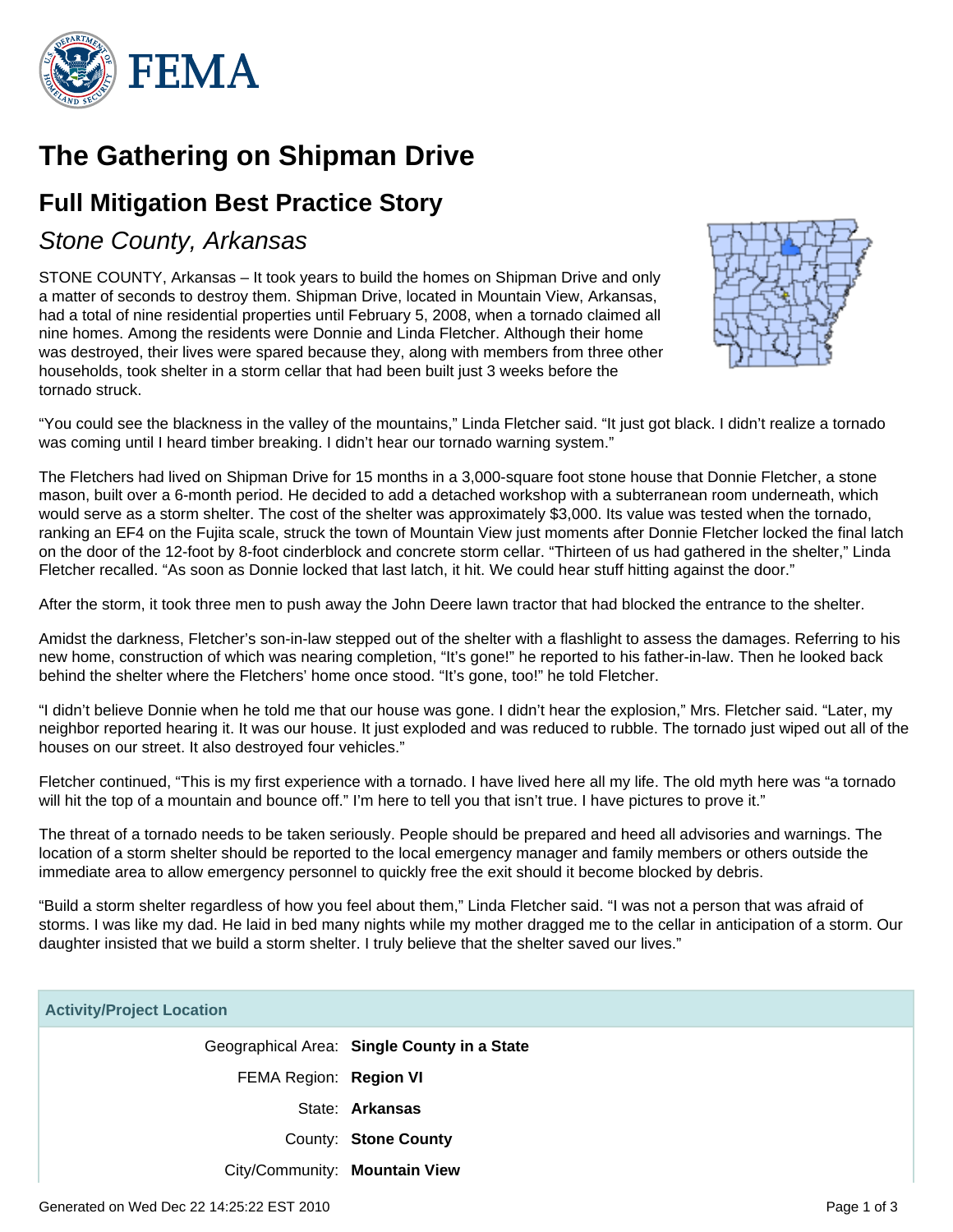#### **Key Activity/Project Information**

|                                      | Sector: Private                                      |
|--------------------------------------|------------------------------------------------------|
| Hazard Type: Tornado                 |                                                      |
|                                      | Activity/Project Type: Safe Rooms/Community Shelters |
|                                      | Structure Type: Concrete, Reinforced                 |
| Activity/Project Start Date: 09/2007 |                                                      |
| Activity/Project End Date: 01/2008   |                                                      |
|                                      | Funding Source: Homeowner; State sources             |
|                                      | Funding Recipient: Property Owner - Residential      |
|                                      |                                                      |

**Activity/Project Economic Analysis**

Cost: **\$3,000.00 (Actual)**

Non FEMA Cost:

#### **Activity/Project Disaster Information**

Mitigation Resulted From Federal Disaster? **No** Value Tested By Disaster? **Yes** Tested By Federal Disaster #: **1744 , 02/07/2008** Repetitive Loss Property? **No**

#### **Reference URLs**

Reference URL 1: **http://www.flash.org**

Reference URL 2: **http://www.adem.arkansas.gov**

#### **Main Points**

Homeowner built subterranean room beneath home to serve as a storm shelter. Cost of the shelter was approximately \$3,000. The shelter survived and protected family from an EF4 tornado. •